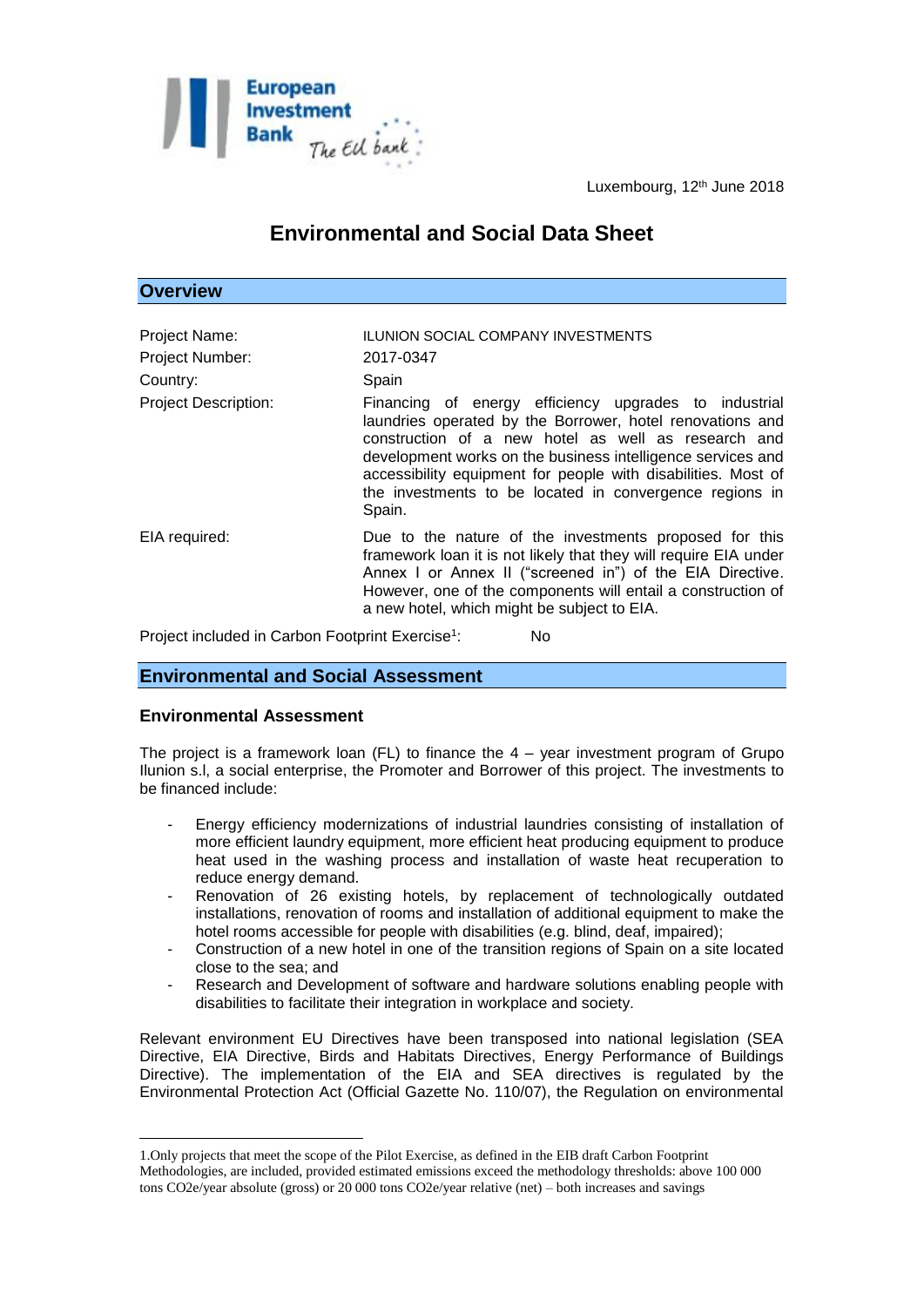impact assessment (Official Gazette No. 64/08, 67/09) and the Regulation on strategic environmental assessment of plans and programmes (Official Gazette. No. 64/08).

The hotel and laundry renovations comply with relevant local authority urban development plans. Such renovation projects may fall under Annex II of EIA Directive (2014/52/EU as amended), and the relevant competent authority needs to screen the project and determine whether an Environmental Impact Assessment (EIA) is required or not.

It is important to note that the construction works will exclusively be located within the existing boundaries of the brownfield site already operated and owned by the promoter and outside Natura 2000 or protected.

The project's impacts at the construction stage are expected to be short-lived and reversible, at a level which is deemed acceptable. Construction waste management is provided for in the contracts with the different construction companies operating on the site to encourage waste sorting since only non-sorted waste has to be paid for by the contractor.

The implementation of the project will enable significant reduction of energy consumption in the process of industrial laundries, resulting in significant positive climate action, contributing to the objectives of the Bank.

The new hotel construction will be proposed for Bank financing later, during implementation stage of the Project. Before any EIB funds will be allocated by the Bank towards financing of this component, the Bank will review the compliance of this component with the relevant environmental directives. Shall the EIA be required, it will be published by the Bank on its website.

## **Social Assessment**

The project is deemed to have positive effects on the local employment since the significant parts of the staff are people with all kind of disabilities. The Promoter is the largest employer of people with disabilities in Spain. As a social company, the Promoter key objective is to provide employment opportunities for people with disabilities. The business model of the Promoter assumes activity in diverse mix of sectors to offer many different types of jobs, which would enable each of the staff member to use its entire potential, notwithstanding the disability.

The project is expected to create ca. 200 permanent jobs and some of them will be offer for the people with disabilities.

### **Public Consultation and Stakeholder Engagement**

The individual schemes of the project are subject to usual public consultation requirements currently in force in Spain.

# **Conclusions and Recommendations**

The project is not expected to have significant negative environmental impacts and Promoter's capacity to manage and minimise the remaining impacts through its management system is deemed good. By contrast, the project is expected to entail significant positive impacts on local employment, especially for people with disabilities both directly, through the recruitment of additional staff, and indirectly. In addition, the energy efficiency improvements in industrial laundries are expected to generate significant energy savings.

The institutional capacity of the Promoter to manage the environmental and social issues is deemed good. The Promoter will be required to act according to the provisions of the relevant EU Directives, including SEA (2001/42/EC), EIA (2014/52/EU as amended), Habitats (92/43/EEC) and Birds (2009/147/EC) Directives as transposed into national law. In projects where applicable, the Promoter will be requested to deliver the NTS of EIAs to the Bank before Bank funds are allocated. However, given the relative small size of the individual